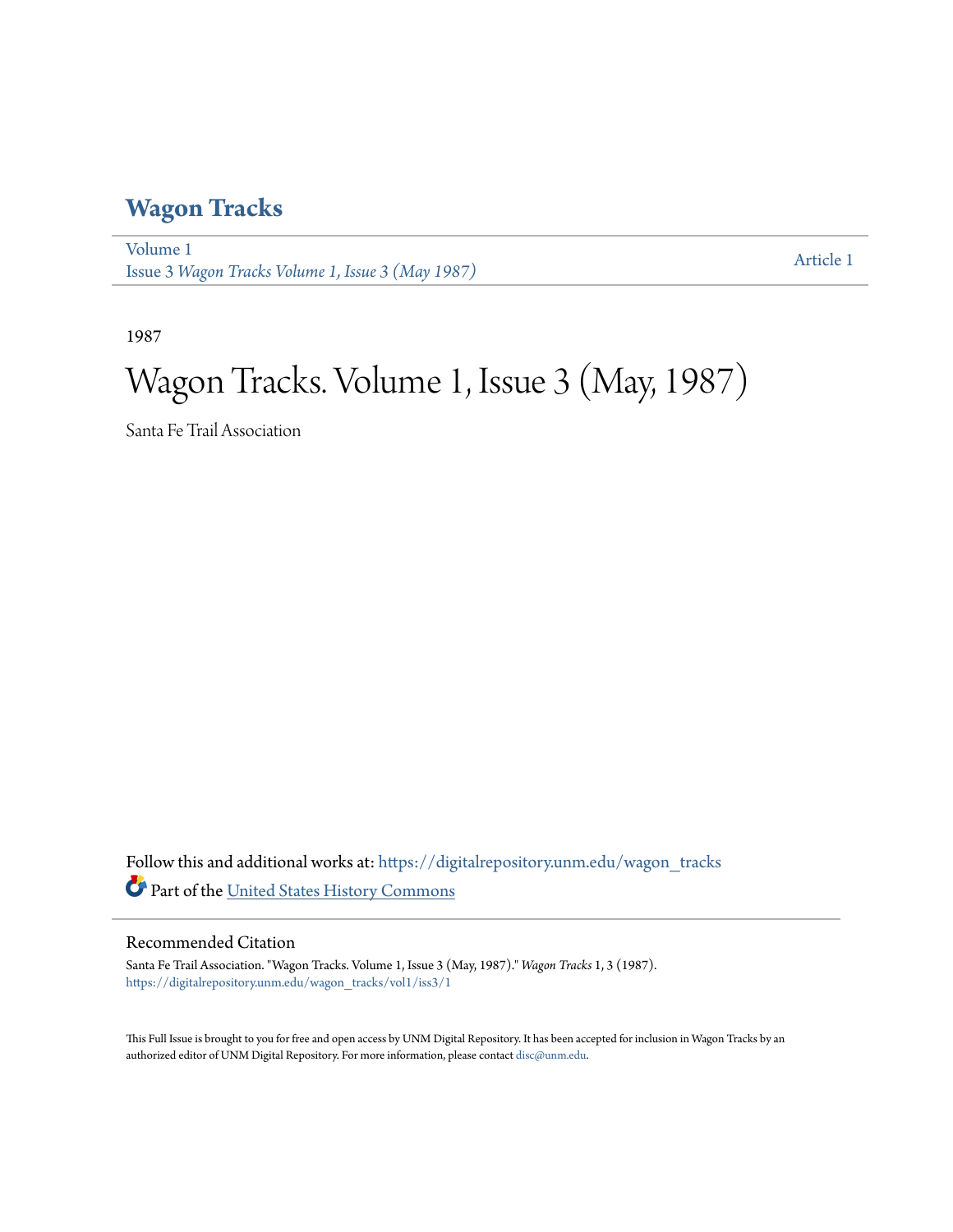•

# ---- - **- --**--- ---**--** - - - - - **-** --**----------** -- -- -- --- --- -- **- - ---- ---** --- COUNCIL

**WAGON -TRACKS**

, ;<br>;<br>;

# -----V-O--L-U-M-E~1~--------~M~A~Y~1~9~8~7---------N-U -M-B-E-R---3-'**- ,\**

, , , , ,

# **HUTCHINSON SYMPOSIUM**

The program and preregistration form for the September 24-27 Symposium at Hutchinson Community College will soon be mailed to all Council members. Earlier plans, announced last issue, to include the complete program in this issue were changed because of available space, and it will be sent directly to a long list of potential participants.

# \* \* \* \* \* \* \* \* \* **TRAIL, COUNCIL AND WT IN MAJOR NEWSPAPERS**

Program Coordinator Barbara Peirce is excited about the lineup of speakers and activities. Watch for details and plan now to be there in September.

A popular feature of last year's Symposium in Trinidad was the book raffle. Its purpose was to

(continued on page 2)

Mike Pitel's answer in New York *Times* travel columnist Stanley Carr's column "Q & A," which appeared in the Sunday, March 15 *Times,* with a circulation of 1,553,720, included information about the Trail, Council, Hutchinson Symposium, and *Wagon Tracks.* 'The information has since appeared in at least 11 major newspapers, and the total circulation is 3,031,141. Several Council memberships resulted from this exposure.

joanne Ditmer, staff writer for the *Denver Post,* produced a special feature on the Santa Fe Trail in the February 21 Saturday section of the *Post.* In addition to a map of the Trail and several illustrations, the two-page feature recounted the highlights of the Trinidad Symposium, explained hoW to join the Council, summarized the history of the Trail, and mentioned the Trail Bill, Hutchin- 'son Symposium, and the Olivas' Trail Tour scheduled for August. This also generated several new memberships.

# **WATCH FOR LES VILD A**

#### **TRAILS CENTER TO BE AT INDEPENDENCE, MO**

BULLETIN-Council member and modern-day mountain man Les Vilda of Wilber, NE, departed New Franklin, MO, and the Beginning of the Trail Monument on April 21 for a hike to Santa Fe. Accompanying the intrepid overiander was his donkey, joker, who is carrying food and bedding on a packsaddle.

In 1984 Les walked from Independence to Santa Fe. As he and joker passed Wagon Mound, their picture was taken by photographer joan Myers. A copy later appeared in joan's book, *Along the Santa Fe Trail;* another copy is

(continued on page 2)

A National Frontier Trails Center will be constructed at Independence, MO, once the primary outfitting and jumping off point for the Santa Fe, Oregon, and California trails. The site of the museum, the remains of a 19th-century mill near the site of a spring used by trail travelers (known as Emigrant Spring), was dedicated March 15.

The state of Missouri has committed over \$2 million for construction, completion expected late in 1988. Plans are to locate the museum and a genealogy collection in the red brick buildings that once housed the Waggoner-Gates Milling Co. The museum will focus on the region from St. Louis to the Pacific Coast and the era from 1808 when Fort Osage was founded to 1855 when border warfare began. A Friends of the Three Trails support group is being organized to help with the center and seeks members among all persons interested in the trails and the museum. For further information, contact jane Mallinson, Box 8604, Sugar Creek, MO 64054.

The Santa Fe Trail Bill passed the House of Representatives on March 10 and the Senate on April 22. President Ronald Reagan, who once starred in a movie titled *The Santa Fe Trail,* signed the bill on May 8. The governors of the five Trail states have been asked by Council Publicity Coordinator Mike Pitel to declare May 15 Santa Fe Trail Day in their respective states to focus attention on the Trail and its new status.

New Mexico Cong. Bill Richardson introduced the House bill, while Kansas Senator Nancy Kassebaum introduced it in the Senate. Their colleagues from the Trail states joined in sponsorship and support'. There was only token opposition in either house. The bill ensures that no lands will be added to the Trail without consent of the owners. The law adds the Santa Fe Trail to the National Historic Trails System (the content of the actwas reported in the first issue of *WT).* The impetus behind the legislation was provided by the Oregon-California Trails Association, and it was OCTA's efforts that resulted in passage of the bill. The Santa Fe Trail Council expresses gratitude to OCTA leadership for making this possible. ,A new burst of enthusiasm, including better efforts to preserve, protect, and promote the historic Trail, is expected to increase awareness of and visits to Trail sites. The increase in tourism will benefit the Trail states and local communities along the route. Cong. Richardson declared, "The bill gives the Santa Fe Trail its proper place in history and will promote tourism for the states that are involved."The law marks an auspicious new beginning for the history of the Santa Fe Trail and offers additional opportunities and responsibilities for the Council.  $\triangleleft$ 

### \* \* \* \* \* \* \* \* \*

# **SANTA FE TRAIL BILL SIGNED MAY 8, 1987**

# **TRAIL STATES TO. CELEBRATE MAY 15**

",

, I I

 $\prod_{i=1}^n$ 

, I  $\mathfrak{h}$ I

 $\left\{ \right.$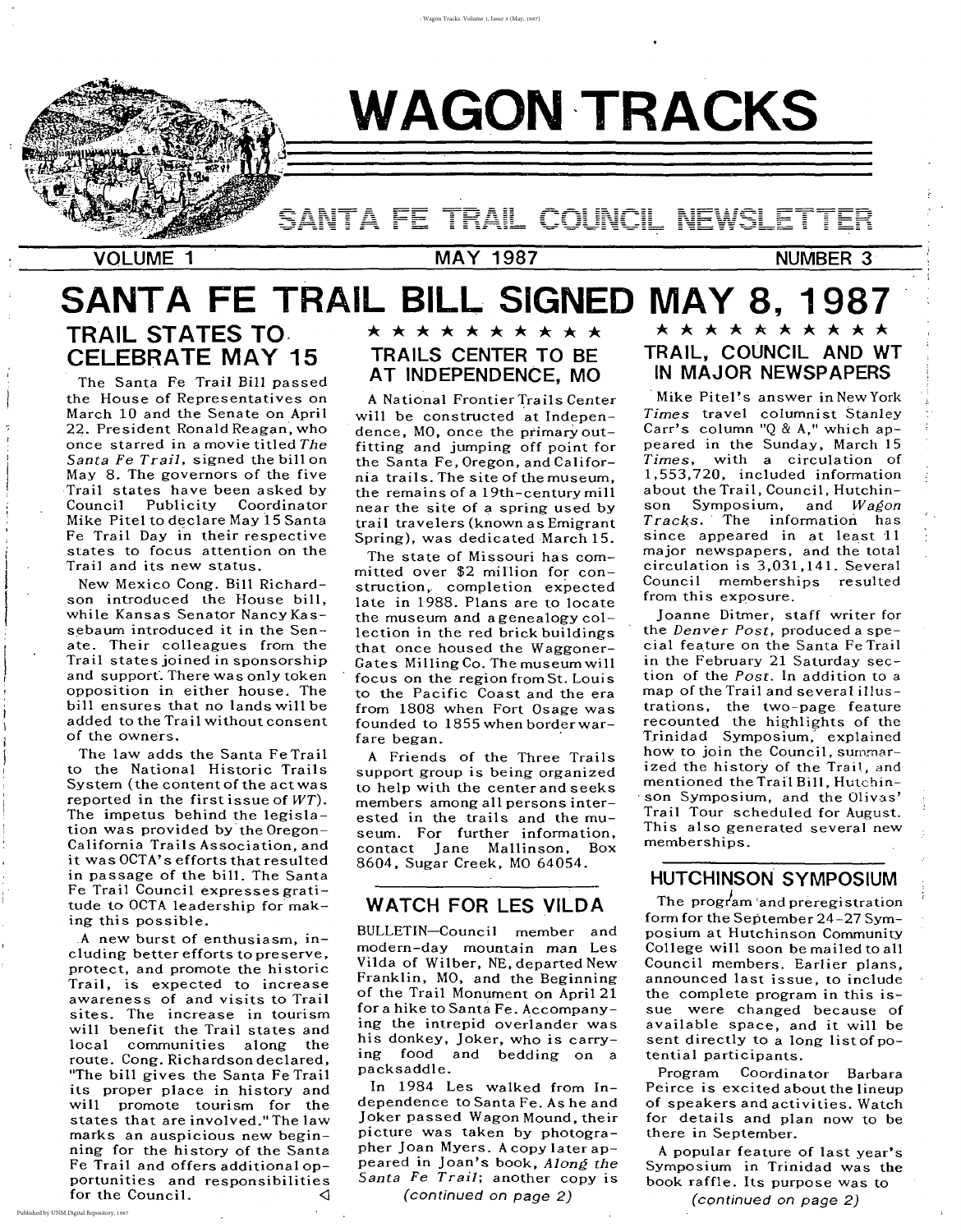#### PRESIDENT'S COLUMN

/

, Recently the *Albuquerque Journal* ran a full-page ad for the fasionable Goldwater's Department Store which featured women's "Santa Fe Trail clothing." It seems that full-length dresses and blouses with puff sleeves are what should be worn by the. modern lass contemplating a journey over the Trail.

Such and ad can mean only one thing. The Sarita Fe Trail is "hot" right now and advertisers are quick to take advantage of that fact. Of course, the Trail Bill which just passed Congress has received a good deal, of press coverage, contributing to an increase in public awareness. But the on-going programs of OCTA and your own Council have helped too. Some of you noted last year in Trinidad that the time was ripe to promote the cause of the Trail, and the past few months have continued to prove' you right.

As the Council has struggled to get organized, we can take pride in the successes that have been registered to date-notably a first Symposium that was enthusiastically received, and the launch- $\overline{a}$ ing of a handsome newsletter, *Wagon Tracks,* under the guiding hand of Editor Leo Oliva.

Much remains to be done in working out some of the Council's organizational kinks. But these problems will be tackled by the governing board in Hutchinson. In the meantime, everyone can help by enlisting new members forthe Council. Our goal-a tall one-is to achieve a membership of 500 by the end of the year. ,'You can assure interested parties that joining is easy. Basic fees of \$10 for individuals and, \$15 for families 'should be sent to our Treasurer John Tarabino, Trinidad State Junior College; 600 Prospect, Trinidad, CO 81082. Membership in' the Council provides the only means for receiving *Wagon Tracks* regularly, a periodical no true Trail buff will want to miss. Barbara Peirce, Symposium Coordinator, has already hammered out a first-rate program for Hutchinson (September 24-27). Information about the Symposium may be found in this issue and a complete program will be sent to all Council members within a few days. Make plans now to join us in Hutchinson.

Although Council Exec. V-P Joy Poole declared there is "documentation that indicates that itwould be honest to rename Country Club Drive to Santa Fe Trail," former city mayor Dean Mabry stated the streetwas not the route of the'historic road but had been the local red light district. He claims the name was changed to Country Club Drive because of the "odium" associated with Santa Fe Avenue. Mabry explained that pioneers he knew as a boy told him "it was the location of a lot of fancy' houses of prostitution." It is amazing what sparks can fly from the rekindled interest in the Trail. Trinidad Council members are requested to inform *WT* of the outcome.

Although my feet were badly crushed in my recent auto accident, they are healing and I hope to be

. able to leave my wheelchair and stand on both of them when I deliver the President's message at the opening of the Symposium. I'll look forward to presenting an up-beat report on the Santa Fe Trail Council's first year.

Until then, get busy and bring in those new members!

-M*a rc Simmons*

### **LES AND JOKER**

(continued from page 1) circulating in the Smithsonian Trail Exhibit; and the picture was widely printed in the national news media, including the *New York Review of, Books.*

Les is planning to follow the Mountain Branch, reaching Trinidad in early June. There he will pause and take a summer job at a Boy Scout camp on the Spanish Peaks. In August he will resume the trip to Santa Fe where he will spend' two days before turning back east on the Cimarron Cutoff. If all goes well he will reach Hutchinson in time for the Council's Symposium. Following that, he will return to New Franklin before snowfall, becoming the first person in modern times to walk the Santa Fe Trail roundtrip. Council members along the Trail should watch for the passing of Les and Joker.

> Wagon Tracks is the official publication of the Santa Fe Trail Council, a non-profit **organization incorporated under the laws** of the State of Colorado. Letters are welcome, but they become the property of WT and may be edited or abridged at the editor's discretion. All rights reserved. Inquiries can be directed to the appropriate ad**dresses below... Annual subscriptions are** obtained through membership in the Council, whose dues are fixed per calendar year. Checks should be made payable to the Santa Fe Trail Council and sent to the **treasurer.** .

President: Marc Simmons, Box 51, Cerrillos, NM 87010

### TRAIL 'HISTORY **CREATES DEBATE IN TRINIDAD**

Publicity Coordinator: Michael E. Pitel, Tano Rd., Rt. 4, Box 240, Santa Fe, NM 87501

An effort to change the name of Country Club Drive to Santa Fe Trail in Trinidad, CO, has touched off an historical dispute. The idea reportedly was an outgrowth of the Symposium there last September. The name of the street was changed from Santa Fe Avenue to County Club Drive in the 1920s.

#### HUTCHINSON **SYMPOSIUM**

(continued from page 1)

raise funds for markers at neglected sites along the Trail. This initial effort brought in almost \$300.

Another raffle is planned for the 'Hutchinson Symposium and both new books and rare out-of-print books related to the Trail are needed as prizes. Donations can be mailed ahead of time to Sec. Ruth Olson, Santa Fe Trail Center,  $RR$  3, Larned,  $KS$  67550, or can be brought directly to Hutchinson. Persons willing to give time selling raffle tickets during intermissions at the Symposium, please notify Marc Simmons in advance.

For the second time the Santa Fe Trail Council will present its Awards of Merit at the Symposium to individuals who have made a significant contribution to the history and preservation' of the Trail. The first eight recipients at Trinidad were noted in the first issue of *WT.* Any Council member is eligible to offer a nominee for consideration'. A brief description of the individual's service to the 'Trail should be sent before August 15 to Exec. V-P Joy Poole,Farmington Museum, 302 No. Orchard, Farmington, NM 87401. Awards will be presented at the Council's regular business meeting in Hutchinson.



Membership Categories

| Benefactor    | \$1,000            |
|---------------|--------------------|
| ' Life        | \$500              |
| Institutional | \$100/year         |
| Corporate     | $$100/\text{year}$ |
| Patron        | $$100$ /year       |
| Supporting:   | \$50/year          |
| Family        | $$15/\text{year}$  |
| Individual    | \$10/year          |
|               |                    |

Editor: Leo E. Oliva, RR 1, Box 31, Woodston, KS 67675

Executive V-P: Joy Poole, Farmington Museum, 302 North Orchard, Farmington, NM 87401 '

Secretary: Ruth Olson, Santa Fe Trail Center, RR 3, Larned, KS 67550

Treasurer: John Tarabino, Trinidad State Junior COllege, 600 Prospect, Trinidad, CO 81082

1987 Symposium Coordinator: Barbara Peirce, Hutchinson Community College, 1300 N. Plum, Hutchinson, KS 67502

2

*Wagon Tracks, Vol. 1 [1987], Iss. 3, Art. 1*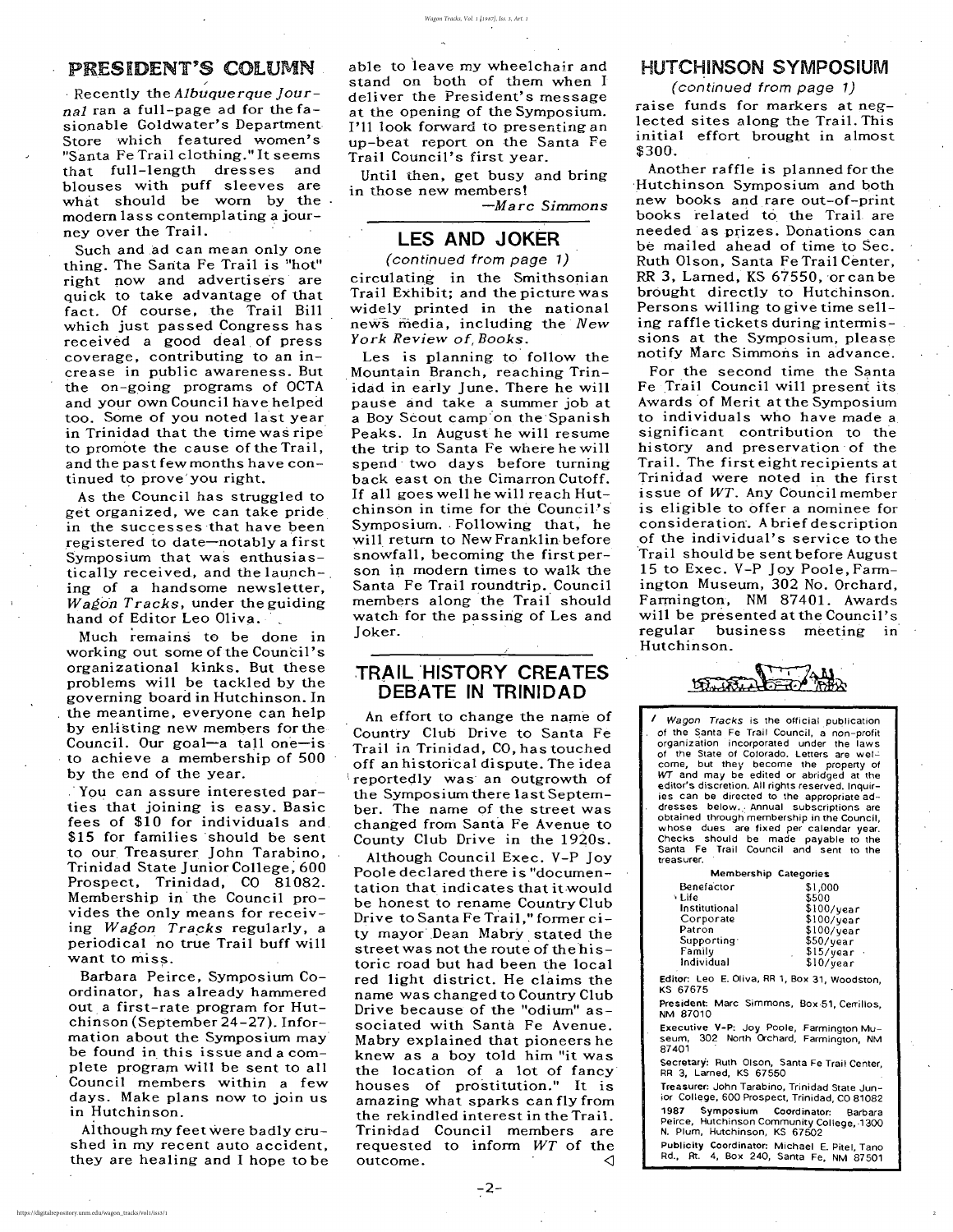.<br>.<br>. , I

 $\mathfrak{t}$ 

### **GIRL SCOUTS HIKE SOON**

The Girl Scout Trail Walk to celebrate the 75th anniversary of the founding of their organization, described in the first issue of WT, is scheduled for June 6-14. Evelyn Bartlow, 54 Woodbridge Lane, Kansas City, MO 64145, has just published a handsome trail guide for the Scouts, called *Discover the Santa Fe Trail.* The participants will gather at Fort Larned for,a special program on June 20.

# **BENT'S OLD FORT SEEKS SPANISH RE-ENACTORS**

Bent's Old FortNHSnearLa Junta, CO, is seeking historic reenactors to portray the Spanish Southwest. The group, to be called *"La Gente de la Frontera"* (people of the frontier), will study the customs, crafts, clothing, and life style of the frontier Spaniards. They will be trained in research, interpretation, pioneer skills, and making clothing for living history events. For further information, contact Chief Park Ranger Bill Gwaltney, Bent's Old Fort NHS, 35110 Hwy 194 E, La Junta, CO 81050.

The annual Santa Fe Trail Rendezvous, June  $3-7$ , at the National Rifle Association's Whitting*ton·* Center near Raton, NM, includes a special ceremony honor ing the Trail. This long weekend of camping and activities simulates the life of the mountain men. Fees are \$10 per ·person or \$25 per family. Contact Whittington Center Rendezvous, P. O. Box 700, Raton, NM 87740.  $\triangleleft$ 

# **CIMARRON TRAIL DAYS**

The first annual Cimarron Trail

Days celebration will be held May 23-25 at Cimarron, NM. Of special interest to Santa Fe Trail. buffs will be a Centennial Wagon Train re-enactment by the Jicarilla Apache Indians. The threeculture celebration will devote one day to each of the three cultures that shaped Cimarron: Indian, Hispanic, and Anglo. The Old Mill Museum and historic St. James Hotel will be open. Contact Susan Zeller, Cimarron Chamber of Commerce, P. O. Box 604, Cimarron, NM 87714 (505) 376-2985 or 376-2614.

The 1987 celebration of Fort Union' Founders Day is july 25-26,  $10:00$  a.m. to  $4:00$  p.m. each day, at Fort Union National Monument near Watrous, NM, 28 miles north of Las Vegas (take Exit 366 off 1-25 and follow SR477 to the National Monument). Featured throughout the two-day event will be tours of the first Fort Union (normally closed to the public),  $mili$ tary re-enactments, cannOn demonstrations (everything but the boom!), fashion shows, temperance rallies, craft demonstrations, historic music, talks by area historians, and more. This annual event celebrates the founding of Fort Union on July 25, 1851, near the junction of the Mountain Branch and Cimarron Cutoff of the Santa Fe Trail. Its purpose was to protect the Trail and serve as a military supply depot for the Southwest. Fort Union was an active post until 1891. The first fort was replaced early in the Civil War because it was susceptible to Confederate attack. The second fort was underground, in the shape of an eightpointed star. Before the Civil War ended, construction began on the third Fort Union, an adobe post. In addition to the fort, there was a supply depot and an arsenal. On Founders Day the fort speaks again with the rhythm of the soldiers' march and the blacksmith's hammer. Visitors have the opportunity to learn of a bygone era and get a taste of what life was like at a 19th-century fort. The site is open throughout the year. Contact Unit Manager, Fort Union National Monument, Watrous, NM  $87753$  (505) 425-8023.  $\sim$   $\sim$ 

#### **TRAIL RENDEZVOUS AT NRA CENTER AT RATON**

# **BOISE' CITY CELEBRATES SANTA FE TRAIL DAZE**

The annual Santa Fe Trail Daze celebration is June 4-7 at Boise City, OK. There are events for all ages and tastes: rodeo, stagecoach rides, country western entertainment, dances, flea market, sacred music program, parade, car show, old-time fiddling, church service, and various types of competition for kids and adults. Highlight of the four days will be a free guided bus tour on Friday, june 5, 8:00 a.m., to various places on and near the Santa Fe Trail. Advance reservations are required. Contact Chamber of Commerce, Box 1026, Boise City, OK 73933 (405) 544-3344.

#### **FT. UNION FOUNDERS DAY**

-3-

# **FORT LARNED NHS SUMMER SCEDULE**

Fort Larned National Historic Site begins its expanded summer visitor activities on May 23, Memorial Day weekend, continuing through Labor Day. Saturdays and Sundays will offer intensified interpretive programs that focus on the cultural history of the post, the Trail, and frontier Kansas. Living history interpretation, period costumes, furnished historic structures, audio/visual programs, guided tours, exhibits, and talks and demonstrations will be included.

Visitors Will be able to see the development of this National Park Service area in action. The reconstruction of the fort's blockhouse, the only original stone structure that did not survive to the present, is scheduled to be underway by summer. The relocation of the visitor parking lot to a less obrtrusive site wil1 help everyone better visualize the post as it appeared during its active period. The NHS seeks too present the post, active from 1859-1878, as it appeared in 1868.

Memorial Day weekend and july 4 will offer special programs designed to deepen understanding of the day-to-day lifestyles at a frontier garrison. In additon to park staff, several groups and individuals, each with a unique knowledge of certain aspects of western history, will be present to . share information with the public.

Fort Larned NHS, located on the Santa Fe Trail 6 miles west of Larned, KS on Highway 156 is open daily, 8:00 a.m. to 5:00 p.m. There is no entrance fee.

#### **BOOT HILL MUSEUM OPENS 40th SEASON**

Boot Hill Museum at Dodge City, KS, will open its 40th summer season on May 23. In addition to the AAM-accredited museum, two· special exhibits will be featured in 1987: one dealing with the 40; years the museum has been open. and the other "The American West. in the Popular Press." Interpretive activities include the Santa  $Fe$ Trail and Fort Dodge as well as; Santa Fe Railroad and Dodge  $City$ history. Summer hours are:  $8:00$ a.m. to  $8:00$  p.m. An admissiomfee; is charged. Contact Boott $\text{HillM}$ i seum, Front Street, Dodge City, KS  $67801$  (316) 2277-81188.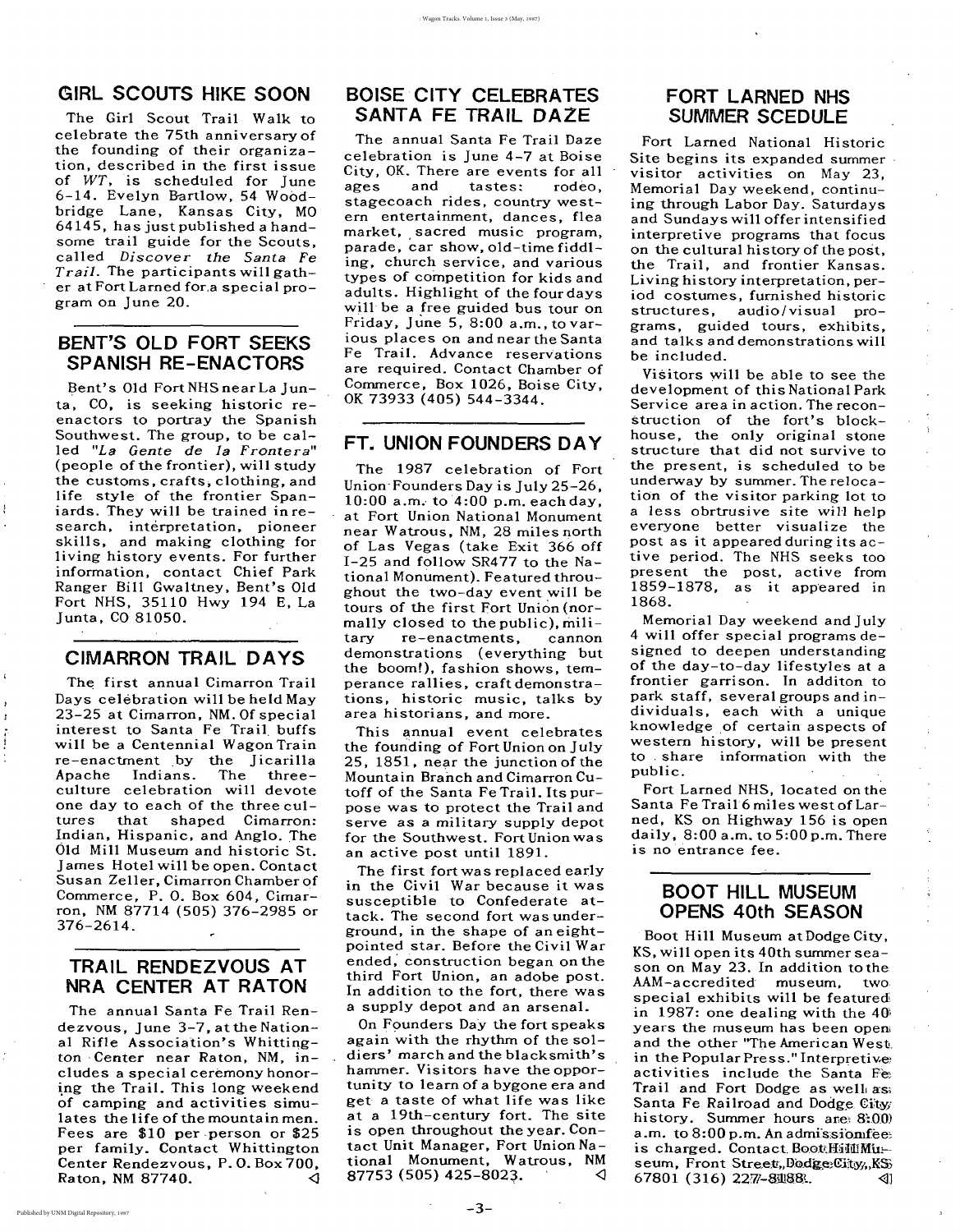*by Michael E. Duncan [Ed. note: This is the second in a* series on museums and historic *sites along the Trail.]*

Upon arrival, he purchased three lots on which there was a onestory house. After the arrangements were completed, he set out that night to build a stable for his stock, which was completed the next night.

J. B. Mahaffie, *an* Indiana farmer, his wife Lucinda and five children came to Olathe, KS in 1857 with two wagons, a carriage, an extra team and some cattle.

In 1858 he purchased 160 acres of farmland northeast of the square. He then moved his fiveroom,  $20 - by 25$ -foot house by wagon and.oxen tothepresentlocation. By 1865 he completed a stone house which still stands. In that year Mahaffie owned the largest farm, 570 acres, and the largest livestock herd in Olathe township.

In 1980 the Mahaffie Farmstead was purchased by the City of Olathe with funds raised by local: citizens; grant monies, and 'the· balance from city funds. It is <sup>a</sup> little unusual for a city to own and operate a museum of such importance. This shows that the City of Olathe is concerned not only with its future but is also concerned about its past.

In 1982 Olathe was awarded a grant from the federal government. to stablize, the buildings and repair the house. This included tie rods between east and west walls, forced air heating, electrical improvements, and a new  $\mathsf{root}$ .

From 1863 to 1869, Mahaffie Farmstead was 'used as a stagecoach stop on the Santa Fe Trail. The stage coach stop is the reason that Mahaffie House is on· the National Register of Historic places and is <sup>a</sup> vital historic site to, Olathe, to Kansas, and to the Santa Fe Trail.

Mahaffie Farmstead has three, structures on the National Register, the home, a wood peg barn, and a stone ice house. The historic site is located on 15 acres of the original 570 acres and includes the orchard, dooryard, and barn yard. '

Although the city performs most of the larger projects, it is hoped that the community will fund the development of this site through donations of time, material, and funds. That philosophy is working well. In 1982 attendance was 2,500 visitors. By 1985 it was up to  $12,400$ .

There are several events scheduled throughout the year. The main event is "Bullwhacker" Days," which is held around the 4th of July.

Mahaffie Historic Site is always looking for volunteers in several different categories, such as tour guides, gardeners, carpenters, helpers with special events, etc. For further information, call  $(913)$ 782-6792 weekdays between 8:00 a.m. and  $5:00$  p.m. or write  $P. 0$ . Box 768, Olathe, KS 66061. Mahaffie Farmstead is located at 1100 Old Kansas City Rd., northeast of Olathe. Tours are available. There is a gift shop, and civic and private groups are welcome to use the stagecoach dining room for meetings and special events. Advance reservations are required. The staff at Mahaffie Farmstead hopes you will become a regular visitor and supporter.

Council Exec. V~P Joy Poole left her position with the Colorado Historical Society at Trinidad, including administration of the Baca & Bloom houses and Pioneer Museum, in February to become. director of the Farmington Museum in Farmington, NM. Council board member Mark L. Gardner wi11 assume Poole's former position at Trinidad! in  $mid-May$ . We wish them both the best in their new positions.

museum.

Ralph Hathaway<br>RR 1, Box 28 Chase, KS 67524

The city received a restoration matching-grant of \$25,000 from the federal government in 1983. The house had at least two major remodelings after the Mahaffie family sold it in 1886, and this was the first attempt at restoration to historic appearance.

> The Rice County Historical Society's Coronado-Quivira Museum at Lyons, KS recently held a reception and open house to celebrate the opening of the basement exhibits. The upper level contains artifacts dating ·from prehistoric times to the coming of the first white settlers, including, of course, artifacts from the Trail and from Coronado's visit. The newly opened lower level represents Rice County as' of 1902. We hope many of those attending the Hutchinson Symposium will be able to visit our

Modern flooring was replaced with  $1" \times 6"$  plank flooring. Modern windows were replaced with period two-pane western windows with working shutters. A window unit and a pair of shutters original to the, home were found on the farm, and these items were duplicated. Three windows that were added in the present century were removed and the openings filled with stone. Other work completed at that time included installation of air-conditioning, a humidity control system, security system, lightning rods, and more.

> I was pleased to see 'the fine article by Mark Gardner on trader. Malcolm Conn in the last issue of ...  $WT.$  A series sketching the lives of some of the lesserknownmerchants will be most welcome.

From this article I note two points of interest in Council Grove. that should be added to the next edition of my guide, *Following the* Santa Fe *Trail*. One is Conn's grave in Greenwood Cemetery, and the other is his "Stone Store" at Main and 'Neosho streets.

# POOLE TO FARMINGTON GARDNER TO TRINIDAD

-4-

POST OFFICE OAK -LETTERS-

#### Editor:

Congratulations to you and all those who contributed to the February issue of *Wagon Tracks.* The November issue was great;' this last issue is almost a history book!

,The response to the Santa Fe Trail Council is very encouraging. Those early trail associations had a rough time and did not survive. The present environmnet is much more favorable. The general public is now much more receptive and has greater appreciation for the colorful trail history that was largely ignored in the past. We also have lots of active members who are communicating-and getting things done. There are a lot of "shakers and movers" in our organization.

#### Editor:

Marc Simmons 419 Monroe NE #11 Albuquerque, NM 87108.

Marc Simmons:

While visiting the Fort Union National Monument, I saw several items on display which whetted my interest-to wit, ox shoes and cannon balls. The particular attraction of these items stems from

4

#### MAHAFF!E FARMSTEAD AND STAGECOACH STOP **HISTORIC SITE**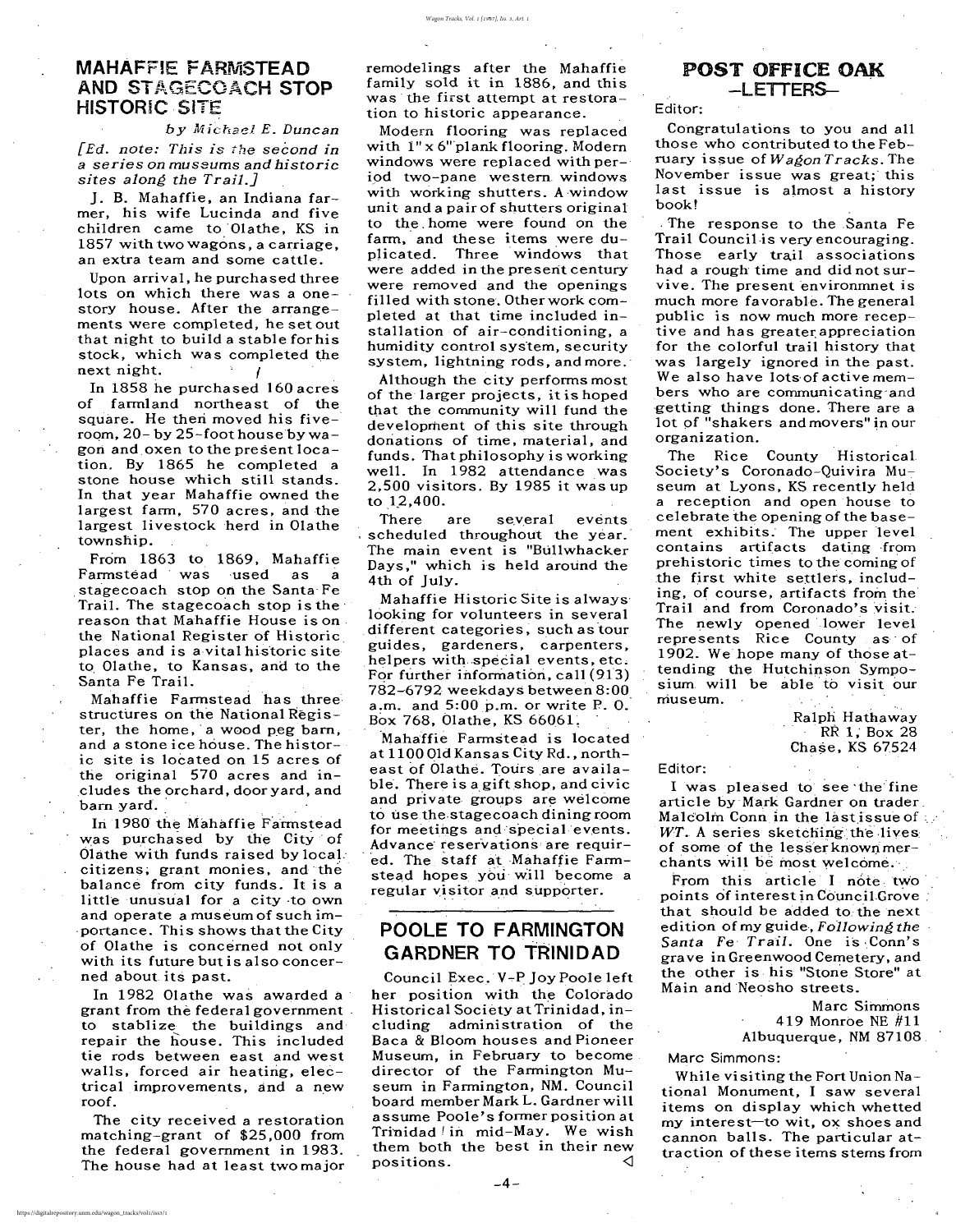my finding some of these nearmy home, south and west of Capulin, NM. The cannon balls are of differentsizes, but do appear to be genuine articles. There is no mistaking the ox shoes.

I inquired of the personnel at Fort Union' about a possible branch of the Santa Fe Trail going through this area and was told I should contact you. There does appear to be distinct wagon ruts passing through to the north of Horseshoe Mesa, about one mile<br>south of the Raton-Clayton of the Raton-Clayton highway, just inside the Colfax County line. Could it be there was a spur of the Trail going through here?

Simmons replies:

Michael Hobbs P. O.  $Box'1146$ Raton, NM 87740

*Indeed, there' was <sup>a</sup> branch of the Santa Fe Trail in the region' you describe. It is little known, but Hobart Stocking in his book* The Road to Santa Fe *gives a short account and a map. He calls it the Two Buttes Cutoff, but maps of the period often designate it simply as the Fort Leavenworth Road. This cutoff was used only during* the 1870s. It led from the *vicinity of Kit Carson,* CO *southwest past the Two Buttes to Trinchera Pass on the state line, then swung around Capulin Mountain , before dropping down to the Rock Crossing of the Canadian where it united with the Cimarron Cutoff. Much of the Trail is visible -from the air in the vicinty of*  $Capulin$ , *but no one in recent years has traced the entire route on the ground.*



#### **CONVERSE OF THE PRAIRIES -BOOK NOTICES-**

Mary B. and Leo E. Gamble, *Santa Fe Trail Markers in Colorado.* Spearville, KS: Spearville News, 1987., Pp. 55. Map, illus. Paper, \$6.50 (plus \$1.00 postage). Order from authors at 333 Kansas St., Springfield, CO 8i073.

In the first decade of this century the Daughters of the American Revolution (DAR) undertook the first program to mark the Santa Fe Trail. In all of the Trail states except Oklahoma they installed a series *of* handsome granite monuments to commemorate the passing of 'the Santa Fe pioneers. These monuments remain as significant points of interest along the modern Trail.

Unfortunately, many of them are difficult to find today. Some have been moved from their original sites, while others have become lost in a ,tangle of weeds and brush.

All of the 36 markers in Colorado have been searched out by the authors of this handy little book. They have provided a photograph of each together with carefully detailed road directions. A brief history of the Trail is included and an account of the marking program in Colorado. Everyone who delights in following today's Santa Fe Trail will surely want a copy of the Gamble's book.

#### • •• • • •

Katharine B. Kelley, *Along the Santa Fe Trail in Douglas County, Kansas: <sup>A</sup> Brief History of the Seven DAR Marker Sites and Town Sites Along the Route of the Trail in Douglas, County, Kansas.* Baldwin City, KS: Katharine B. Kelley, 1987. Pp. 44. Maps, illus., appendix, bibliog. Paper, \$2.00' (includes postage). Order from the author, Box 43, Baldwin City, KS 66006.

Kelley was one of the recipients of an Award of Merit at Trinidad for her work, with the late Amelia J. Betts (to whose memory this little book is dedicated), in restoring the DAR markers in Douglas County and erecting new, more informative markers at those seven locations. That remarkable project was completed by Kelley, in 1986. Kelley is also a life member of the Council and one of the finest boosters any organization could hope to have.

With detailed maps, clear photographs, and carefully' chosen words, Kelley tells the story of the Trail and the marked sites in her home county. She includes information on post offices, towns, and stage and mail service on the Trail. There is a tribute to Amelia Betts by Marc Simmons.

This labor of love belongs in the baggage of everyone who travels the Trail in Douglas County. It would be ideal if someone as informed and dedicated as Kelley could be found' in every county through which, the Trail passed to prepare a similar booklet.

o • • 0 0

Norma Gene Butterbaugh Young, *Not a Stoplight in 'the, County.* Boise City, OK: Boise City News Consultants, 1986. Pp. 52. Maps, illus. Paper, \$7.25 (includes postage). Order from the author, P. O. Box 1146, Boise City, OK 73933.

This brief history of Cimarron County, OK, of which Boise City is the county seat, includes maps showing the route of the Cimarron Cutoff and the Aubry Route of the Trail through the county. There are sections' about the Trail, Mormon Battalion (one of the recent<br>Mormon Battalion markers is Mormon Battalion markers is<br>located on the courthouse located on the courthouse<br>square), Camp Nichols, and Camp Nichols, and McNees Crossing in nearby New Mexico.

Other Trail sites in the county include Upper Spring (known as Flag Spring) and Cold Spring where there is an inscription rock. Because most Trail sites are on private property, Young cautions readers to secure permission before visiting any of the Trail locations. This informative booklet, which includes a selfguided driving tour of the area with directions and mileages between points, is an ideal guide for those pursuing the Trail in the region (one map shows the Trail from southwestern Kansas into northeastern New Mexico) and, especially, *for* those fortunate, enough to attend the annual Santa Fe Trail Daze celebration atBoise City which includes a bus tourto many places identified by Young. *(Ed. note: see article on -Trail Daze on* p. <sup>3</sup> *of this issue.)*

 $\bullet$   $\bullet$   $\bullet$ 

Leo E. and Bonita M. Oliva, Santa *Fe Trail Trivia.* Enlarged edition.' Woodsto'n: Western Books, 1987. Pp. iv + 56. Map, bibliog, Paper, \$2.95 (includes postage). Order from Western Books; P. O. Box I, Woodston, KS 67675 (quantity discounts available).

This booklet contains over 500 questions and answers about the history' of the Trail. The authors explain that the material is not<br>considered trivial, but the considered popuiar format was adopted to encourage users to learn more about the famous route, the people who traveled it, and what remains to be seen today. The range of questions will challenge scholars, informed buffs, and anyone inter-, ested in the Trail.

This publication encourages readers to join the Santa Fe Trail Council and includes a membership application form. The booklet may be an informative and enjoyable pastime while traveling, especially for those driving along the Trail.  $\triangleleft$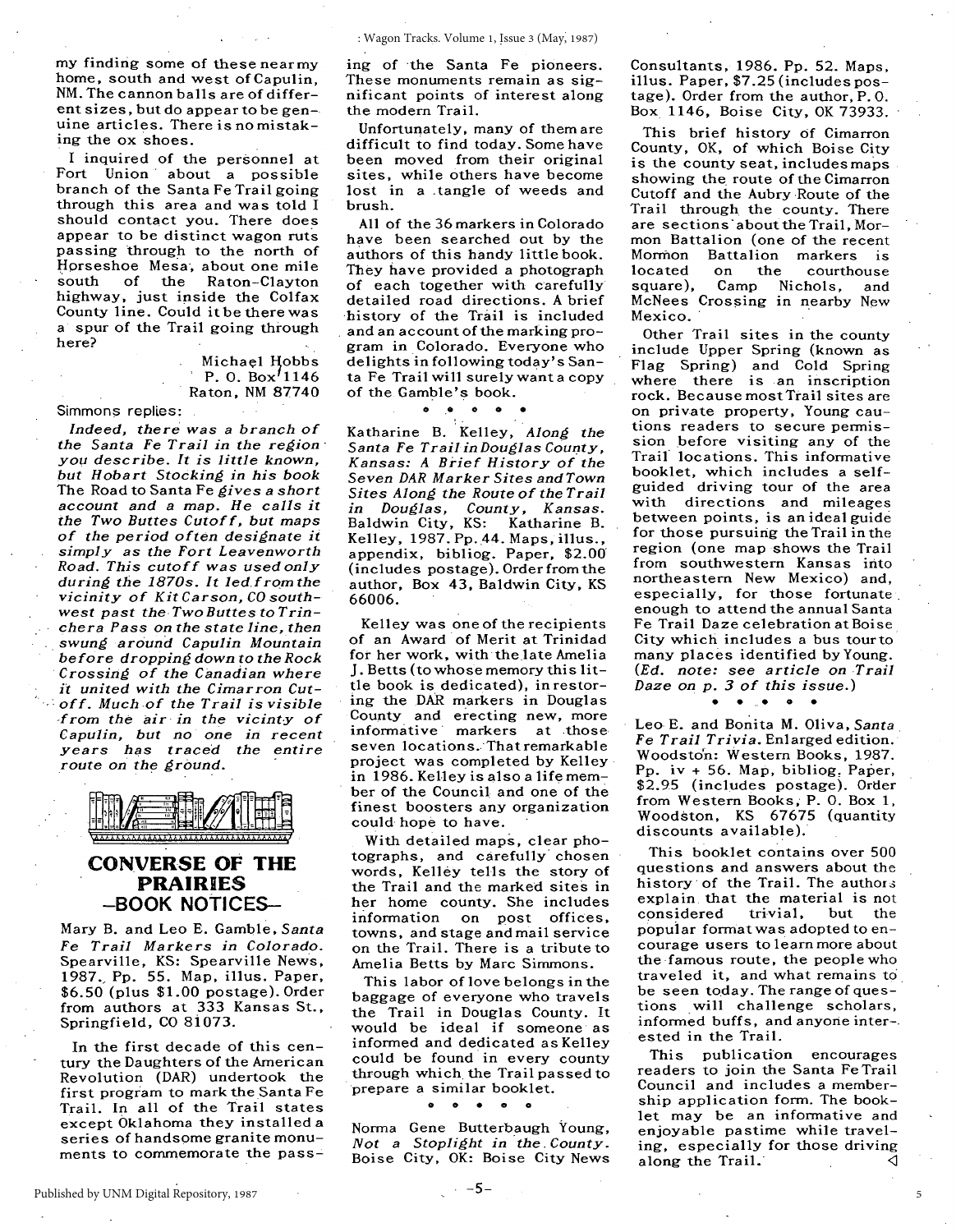#### MARIANO JOSÉ CHAVES: MERCHANT ON THE TRAIL

*by David A. Sandoval [Ed. note: This* is *the second* in *a series* on *merchants* arid *the Santa Fe trade.]*

In May 1840 a small spring caravan began the trek to Santa Fe. Mariano Jose Chaves traveled with his brother don José Chaves y Castillo, Jose Agustin Escudero, Antonio Jacquez, Jesus Palacious, and Chihuahua magnate J. Calistro Porras across Kansas via the Cimarron Cutoff and reached Santa Fe in July. In August of that year don Mariano transported goods to Durango. He often marketed his wares along the southern spur of the multifaceted Santa Fe trading system. His periodic buying trips to the United States obviously made a distinct impression as he reportedly counseled his son, José Francisco Chavez in 1843, ''The heretics are going to over-run all this country, go and learn their language and come back prepared to defend your people." His exper~ iences in the trading system had convinced him of the need for a defense.

Mariano José Chaves (b. Dec. 8, 1808) was the son of politically prominent Francisco Xavier Chaves and Ana Maria Alvarez del Castillo. His father was the first governor of Mexico's New Mexico (July 5, 1822), and don Mariano was periodically called upon to assume executive duties. He was acting governor from May to July 1835, served as second in command under General Manuel Armijo during the 1837 insurrection, was inspector of the Rural Militia in February 1840, and served as in~ terim governor in January 1844 (as *primer vocal* he was selected but very quickly resigned the responsiblities).

Marriage to Dolores Perea reinforced familial connections with other prominent *nuevomejicano* merchants trading in and with the United States. Confusion remains because Mariano Jose often traveled with his brothers. Jose Chaves y Castillo and Antonio Jose, and American newspapers had difficulty reporting the activities of. three brothers who traded and worked together and who all had the name "Jose." Jose Chaves y Castillo married Manuela Armijo, and Antonio Jose Chaves married Barbara Armijo and became known as "José David" through Matthew Field. Another brother, Tomas Chaves,

#### *Wagon Tracks, Vol. 1 [1987], Iss. 3, Art. 1*

was also a merchant most often involved in the southern route from Santa Fe and later became an attorney in Chihuahua. Tomas Chaves married a niece of the Bishop of Durango and perhaps this is why he established himself in the south. After "Iose David" was murdered on the Trail in Kansas in 1843, Barbara Armijo de Chaves continued her husband's trade through the assistance of brotherin-law Jose Chaves y Castillo.

Mariano also traveled with his brothers-in-law on his visits to the eastern United States. Juana Chaves married merchant Juan Cristobal Armijo, Maria Francisca married merchant Antonio Jose Otero, Merced married merchant Juan Otero, Dolores married mer-<br>chant Iose Leandro Perea. José Leandro Perea, Barbara married merchant Juan Gutierrez, and Manuela Antonia married merchant Jose Maria Gutierrez. Manuela Antonia Chaves de Gutierrez later achieved fame as the widowed "Sister Dolores."

With the death of "Jose David" the journey in 1843 via Independence to St. Louis; and subsequently to New York must have been a rather somber affair. Mexican merchants Miguel Otero, Nestor Armijo, Felipe Chavez, Juan<br>Perea. and Jose Gutierrez Perea, and José Gutierrez<br>accompanied José Chaves y accompanied Castillo, José Leandro Perea, and don Mariano to the United States. The Pereas. don Mariano, and Jose Chaves y Castillo took *nuevomejicanp* children, Joaquin Perea, Francisco Perea, and Jose Francisco Chaves, to St. Louis to enroll them in school and reportedly later to New York where their education continued. Francisco Perea later recalled that hi's uncle don Mariano was a "very impulsive man and a leading citizen of Valencia County," who nominated Manuel Armijo to resist the 1837 insurrection. It was after the death of his brother that don Mariano counseled his son to prepare himself for the defense of his native land,

American newspapers recorded the wealth of the "principal men" who reached St. Louis on May 17, 1843. John Pravis (Jose Chaves), James Floris(Santiago Flores), J. Olara (Otero), M. Sandrue (Mateo Sandoval) with others reportedly brought sixteen bales and twelve boxes of silver as well as fifty packs of furs. They had an estimated 250 to 300 thousand dollars to invest in their buying trip to the United States.

While don Mariano's reputation

had been forged through service to country. family, and region, his legacy has included the reported remarks to his son concerning defense of country and these com-· ments by Josiah Gregg: "Don Mariano Chavez . . . gentleman of very amiable character. such as is rarely to be met with in that unfortunate land. It is asserted that he furnished a considerable quantity of provisions, blankets, etc., to Col. Cooke's division of Texan prisoners."

Mariano José Chaves died in 1845 and his widow married Dr. Henry Connelly who conducted his business from don Mariano's estate in Los Padillas as well as from his home at Peralta in Valencia County. Susan Magoffin visited the widow (Dolores Perea) in November 1846 and vividly described don Mariano's home. "The house is very large- $\ldots$  well furnished with handsome Brussels carpet, crimson worsted curtains with gilded-rings and cornices. white marble slab pierta-· bles, hair and crimson worsted chairs, candelabra, and . . . framed pictures and large looking glasses." Susan reported that in one of the rooms were "eight to ten gilt framed mirrors all about the walL" Dona Dolores continued the reputation she had acquired from compassion and hospitality when she aided the Texan prisoners in 1841. The furnishings undoubtedly were brought to the "tabernacles of clay" from the land of the "heretics" via the Santa Fe Trail.

#### COUNCIL TROVE -DOCUMENTS-MEASURING UP

Mark L. Gardner found this rare table of Trail era measurements and their definitions in the Westport *Border Star,* December 31, 1858 (p. 1. col. 2). These terms to describe volume and weight of goods shipped were well known to the merchants and freighters but are now all but forgotten.

| A firkin of butter  56 lbs<br>A sack of coals  224 lbs<br>A truss of straw  36 lbs<br>A stave of hemp  32 lbs<br>A sack of flour  98 lbs<br>A quintal  100 lbs<br>A piggot of steel  120 lbs<br>A truss of hay  55 lbs<br>A kilderkin  18 gal<br>A hogshead  54 gal<br>A barrel  36 gal<br>A puncheon  84 gal<br>80 bus<br>A bash<br>. |
|----------------------------------------------------------------------------------------------------------------------------------------------------------------------------------------------------------------------------------------------------------------------------------------------------------------------------------------|

• • • • •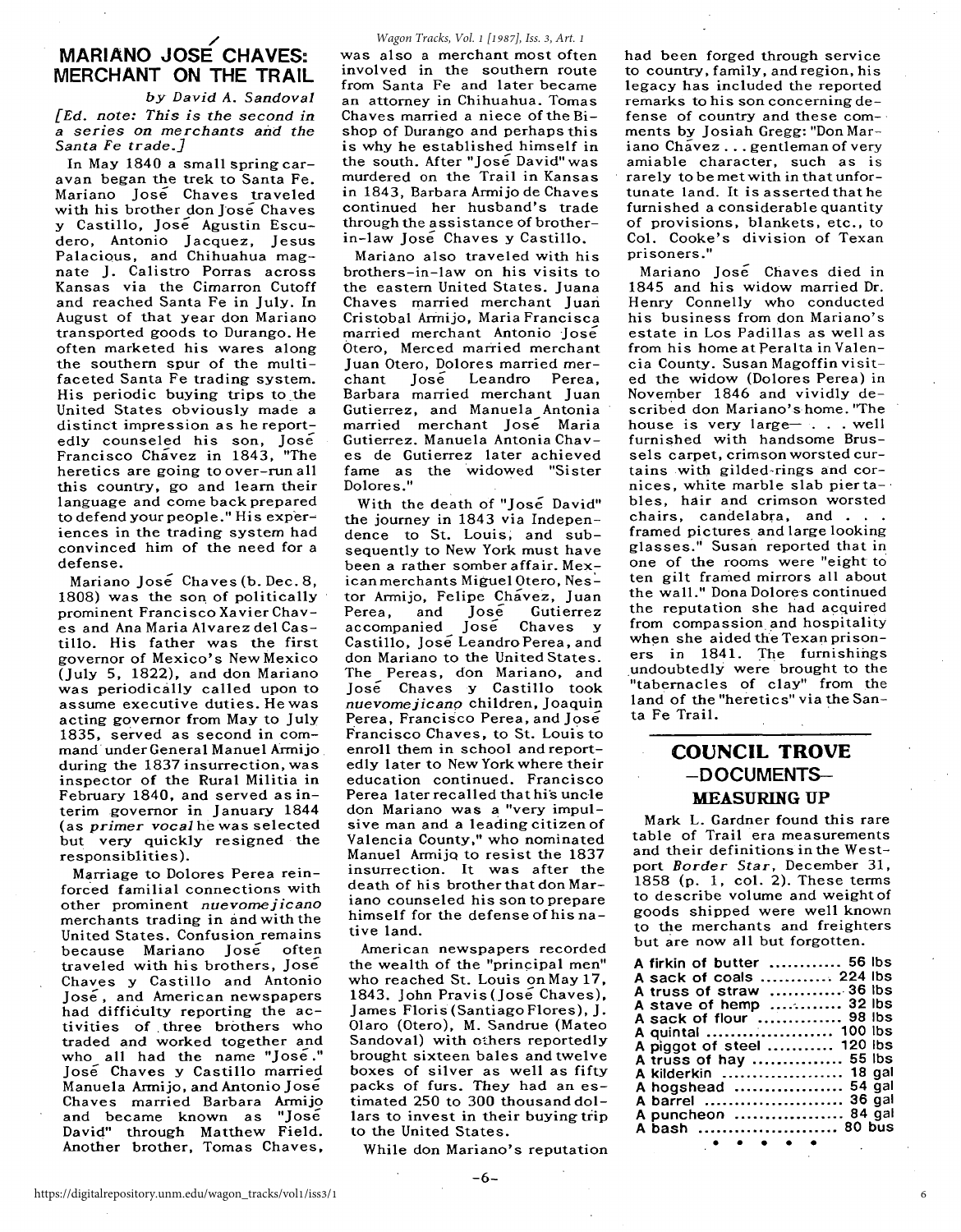,,-; '.

::.

sport hunting at Bent's Fort, as the mountains are full of Deer, Turkeys and Bear, and if we are detained there until Col. K. takes possession of New Mexico, we may have plenty<br>of time.

> .  $\ddots$  : ..

'.

Remember me also to Miss "Coons"

ing to her than by the bridle. . . . . . . . . Glasgow and wife of George. Rogers Hancock<br>Clark. Mary Susan Glasgow later married a

which I replied to from Independence, I have not heard from home. I will make myself think, that "you are all well until I hear something to the contrary. I am, however, anxious to, hear from Susan Ferguson and Mr. McPherson.<sup>2</sup>

We are all here in a jumble about 400 men, 150 waggons [sic] and 900 head of oxen and mules. The Indians have all decamped; thinking; I doubt not, that we have come out to overhaul them for 'killing Mr: Bent's cook, who was killed about 1 mile from this place. $3$ 

Some of the volunteers that came up today are pretty sick of their "pleasure trip." They would now be content if they could get off to dispence with all the glory and laurels they expect to win, but they are in for it and will have to see the end of it. When Major M. L. Clark<sup>12</sup> comes up with us I shall expect to receive letters from you all. Until the ports on the Mexican Gulf are opened, by Ft. Leavenworth is the most speedy route that letters can reach us, as there will be expresses going continually between that place and Col. Kearney's army until their return.

Remember me to all my relations at home and tell them that I should be glad to hear from any and all of them at any time. Kiss Ellen's brats for me and tell her we are 'making a' man of her maypole as fast as may be. Give my love to Ma; Pa, Miss Patsy, Laura, Ellen, the negroes and the babies, and believe me ever your affectionate  $\mathsf{Bro.}$  W<sup>m</sup> H.

Give my, love, to all' my sweet hearts and tell them I think of them ,particularly when standing guard at night watching for Indians.

The Genl. $<sup>6</sup>$  is in good health and</sup> spirits, and if he does not get tired soon, will, I think, return entirely restored to health.

I would not be surprised to see Miss Jos[ephine] Magoffin any day, as a Gent left Independence when I was there for St. Louis with the consent of her Father to  $\texttt{account}$ [any] her.<sup>7</sup> His intention is to return to Chihua<sup>a</sup> this fall. I have not yet called upon Mrs. Magoffin<sup>8</sup> as she is encamped upon the other side of the creek and about 4 miles from this place. We are going over this evening or tomorrow..

Tell Cush B. ·that her name must possess some particular powers as my mare (Lucretia) is as quiet as a lamb and as playful as a kitten with me, and has invariably run off with every other man in camp who. has attempted to ride her. It may , be because no one ever goes near her to feed, stake and water her except myself, and I manage her NOTES when in, the saddle more by speak  $-$  1. Eleanor Glasgow Clark, sister of Wiliam H.

We are all busy jerking buffaloe . Clark.., Mary ...Susan Glasgow later married a half brother of G: R. H. Clark, Jefferson Kearny meat, and around our camp is to ' Clark. Both J, K. 'and G., R. H. Clark were he seen upon be seen upon all sides frameworks , sons of will brush leaded with meat:  $\frac{1}{2}$  fame. of willow brush loaded with meat<sup>-12</sup> 2. Possibly William H. McPherson, St. Louis lawyer drying. How long we will remain here and business man. J. Thomas Scharf, History is vet a mystery, not more than Summary, not more than the country and county (Philadelphia:<br>
2 weeks longer I hope.<br>
2 companies of volunteers have by comanches in the latter part of May, He<br>
intervalse by comanches in the latter part of May, He<br>
interv 2 companies of volunteers have<br>
just come up and we have had a was accompanying the Missouri-bound Bent,<br>
meeting of all the traders at our streeting (they have just left) as well.<br>
as Capt Moore of the Dragoons, 4. The dr meeting of all the traders at our steading a column and the west (Topeka:<br>
camp (they have just left) as well stars state Historical Society, 1972) 589.<br>
as Capt Moore of the Dragoons, 4. The dragoons, an advance detachmen US with <sup>400</sup> men'; There is 500'm'ore were to capture the, trains of Manuel 'filmijo'~ within <sup>3</sup> or <sup>4</sup> days march . of. us. .and .Alben Speyer, which Were suspected of', .,. We will go to Bent's and wait for carrying all and ammunition to the Mexe With 400 men. There is 500 more<br>
were to capture the trains of Manuel Armijo<br>
thin 3 or 4 days march of us.<br>
e will go to Bent's and wait for<br>
e ending of the war. Col. Kear-<br>
to capture the above trains, all other south the ending of the war. Col. Kear-  $\frac{1}{10}$  to capture the above trains, all other southern-<br>nev<sup>9</sup> [sic] will catch up with us in bound merchants were ordered to wait at ney<sup>y</sup> [sic] will catch up with us in about 12 days. And Pawnee Fork until the rest of the army could . catch up. Leo E. Oliva, Soldiers on the Santa There are 2 Mexicans with us, Fe Trail (Norman: University of Oklahoma Press, one a nephew of Gov. [Manuel] 1967), 64-65.<br>Armijo and Don Peo Sambrano ... J. S. Mr. Fe (or Fay), an Italian, was one of a Armijo and Don Peo Sambrano .. both' frightened to death and think-<br>ing the army is going to eat Mexico bealth and sport. On the return trip, Fe got and the Mexican's. We read a paper<br>cont[ainin]g an account of the sei-<br>cont[ainin]g an account of the sei-<br>to shoot a wolf, and suddenly found himself sure  $\lceil$  sic $\lceil$  of Eiguia's goods in N. beset by two Cheyennes. They menaced, but<br>York, but think it impossible that our did not injure him, as he was well armed." York but think it impossible that our did not injure him, as he was well armed."<br>Government could be quilty of so. Bale Morgan, ed., Overland in 1846: Diaries government could be guilty of so ... wall morgan, eq., overlang in 1846; Diaries<br>mean :an action. <sup>10</sup>, If it should prove (Georgetown, CA: The Talisman Press, 1963), true, George Doan may be in a bad 652-653.<br>
way notwithstanding his English 6. The General" was the nickname for George<br>
passport.<sup>11</sup> (Jassow brothers, G. R. H. Clark, like Mr.

specimen' of laziness. He has a horse and mule but is so poor a horseman that he can do nothing with them. He has gone out hunting several times and, fearing to shoot off his horse or mule, got down, when the animal invariably has left him to foot it 3 or 4 miles into camp. The first buffaloe hunt he took, his mule took fright at them and ran into camp with him, without his being able to stop him. He says he tried to get a pistol out of his holster to shoot her in the head but she kept jumping so that he could not get it out.

That letter, printed below, was written by William H. Glasgow while encamped at Pawnee Fork, near present-day Larned, KS. It was written to his sister in St. Louis. The explanatory footnotes are Mark's. (Watch for <sup>a</sup> biography of the Glasgow brothers in *a* future issue of WT.)

Pawnee Fork 9.July '46 . Miss Mary Susan Glasgow My Dear Susan

Since your note in Ellen's letter,

We are encamped upon the bank of Pawnee Creek about 5 miles above where it empties into the Arkansas. We feast every day upon green Buffaloe [sic] tongues, hump ribs, Buffaloe Sausages, marrow bones, fish and beans. The officers of Dragoons<sup>4</sup> are within half a mile of us and we are either in their camp or they in ours every day. They are, as clever a set of' lads as ever was. We arrived here on the 4th and had a grand blow out at the Dragoon camp and another at our own the next day. Since then we have been quite rational and amuse ourselves spinning yarns, hunting and fishing.

Mr. Fe<sup>5</sup> is here and is a perfect

We hope to have a great deal of Fe, accompanied the Glasgows for only a

Glasgow brothers. G. R. H. Clark, like Mr.

. The contract of the contract of the contract of the contract of the contract of the contract of the contract of the contract of the contract of the contract of the contract of the contract of the contract of the contrac

#### . GLASGOW LETTER. 1846

In 1984 a set of historic letters came to light at the Missouri Historical Society in St. Louis. The. letters, on temporary loan from a private party, were written by Edward James and William Henry Glasgow, brothers who were  $fol$ lowing the Santa Fe Trail as merchants with, the annual trading caravan of 1846,. That was the year the war with Mexico began and the Army of the West was sent over the Trail to conquer the American Southwest.

Possibly the most important Santa Fe Trail-related documents to surface in recent years, the letters are now the proud possession of New Mexico postal collector Wade Shipley. Mark L. Gardner is currently working with Mr. Shipley toward the goal of publishing the letters in their entirety. Mr. Shipley kindly gave Mark permission to publish one of these letters in Wagon Tracks.

-7-

J

 $^{\circ}$  +  $^{\circ}$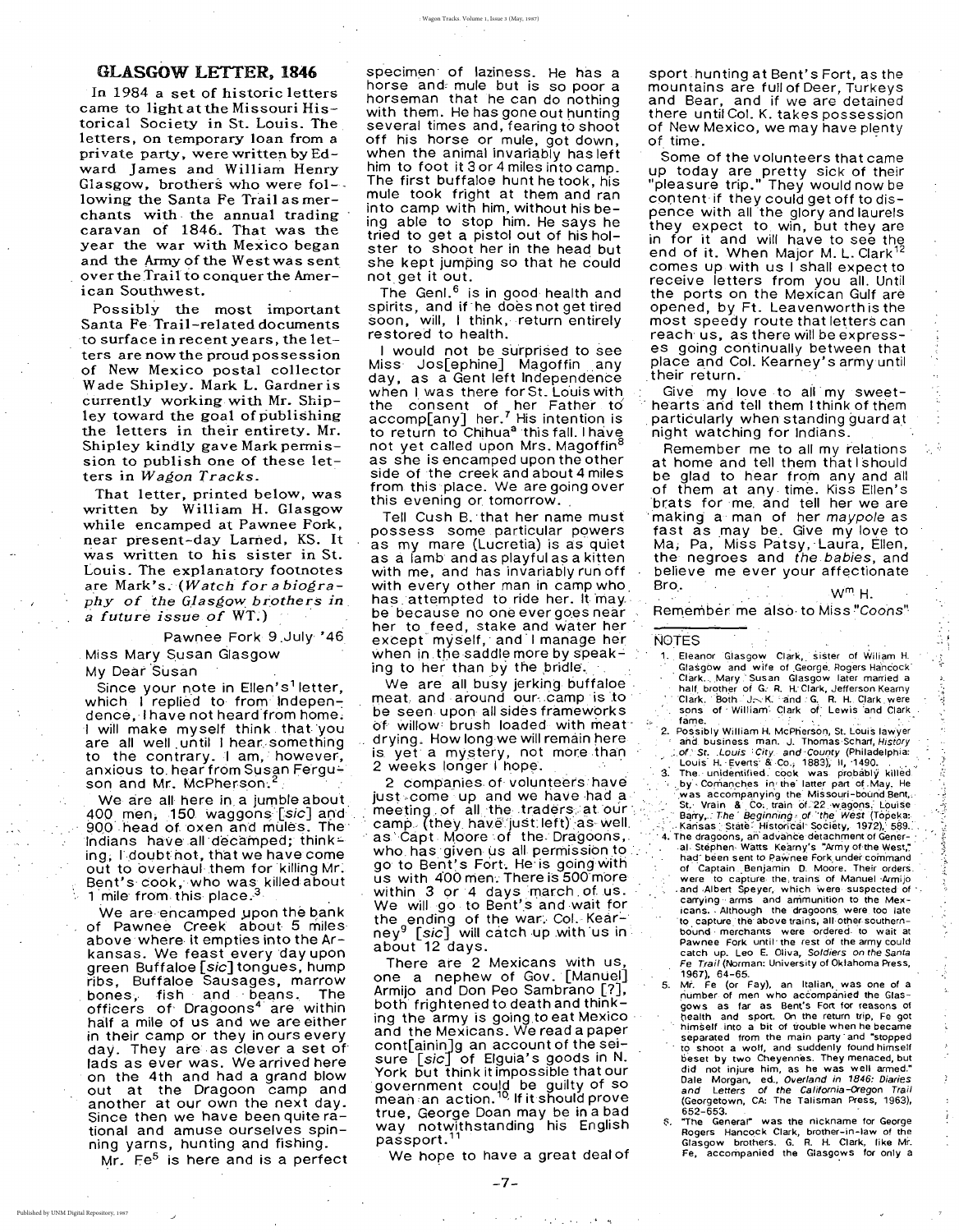- 7. Josephine and her 'sister Ursula, daughters of merchant James W. Magoffin, were living at the Visitation Convent in St. Louis. However, there is no evidence that Josephine made the trip down the Trail that year. Perhaps James Magottin's plans for his daughter were interrupted by the Mexican War and his "secret mission" from President James K. Polk, William E. Connelley, Doniphan's Expedition (Kansas City: Bryant & Douglas Book and Stationery Co., 1907), 138-139.
- 8. Susan Shelby Magottin, wife of merchant Samuel Magottin, James's brother. See Down the Santa Fe Trail and into Mexico: The Diary of Susan Shelby Magoffin, 1846-1847, Stella Drumm, ed. (New Haven: Yaie University Press, 1926),
- 9. Kearny was commissioned a brigadier general on June 30, 1846.
- 10. The author is probably referring to Chihuahua merchant Francisco Eiguea, An account of the incident described, however, could not be found. If E/guea's goods were seized, they were not held long, as he arrived in Chihuahua with the other merchants in 1847. George Rutledge Gibson, Journal of a Soldier Under Kearny and Doniphan, 1846-1847, Ralph P. Bieber, ed. (Glendale, CA: Arthur H, Clark
- Co., 1935), 327-328. 11. Since a state of war then existed between Mexico and the U. S., some merchants believed those with foreign passports would be free to go into Mexican territory unmolested, Although Doan was the son of a SI. Louis merchant, his partner, James Josiah Webb, explained in his reminiscences that Doan "was born and lived a few years of his early life in one of the British West Indies, and' got a British passport from the consul at New Orleans." James Josiah Webb, Adventures in the Santa Fe Trade, 1844-1847, Ralph P. Bieber,! ed. (Glendale, CA: Arthur H. Clark Co., 1931), 175.
- 12. Meriwether Lewis Clark, commander of the Battalion of Missouri Light Artillery, was another son of William Clark, Connelley, Doniphan's Expedition, 570-573.

### HELP WANTED

chures for the  $SFT$  Council on  $\cdots$ seums along the Trail. Whether you're large or small, please send me two or three paragraphs on YOur institution, to be included in this set of brochures. If you have brochures, please send some with your information. The purpose of this project is to compile a complete guide to museums for those explorers who travel the Trail. Your assistance is appreciated; please tell others who may not receive our newsletter.

This list includes memberships received since the last issue up to May ,1, when total memberships stood at 308; those received after this printing will appear in the next issue. If there is an errorin this information, please send cor- ' rections to the editor. Corrections are needed for the membership roster to be printed later this year. If you know of people who may be interested in the Council and are not on this list, please urge them to join. We thank you for your support.

I have located an inscription on a rock along the Purgatory which may be a an emblem or a map, perhaps a treasure map. I will send a photo or drawing of the inscription to anyone who might be able ,to help. I am seeking the name and address of relatives of Myrtle Houseman (Trinidad, CO) orGrace, Angelina or Emanuel Lopat (Aurora, CO). I'm also seeking people in PA who had relatives on way home from CA gold fields, wintered in Santa Fe, and disappeared next spring on the Santa Fe Trail, north of Raton Pass. Any treasure story along the Trail from Point of Rock (Middle Spring), KS to Point of Rock, NM will be checked out and, if found, you will get your share. Any help will be appreciated. I plan to attend the Hutchinson Symposium. Ike Osteen 380 Kansas Springfield, CO 81073

• • • • •

#### URGENT SECOND PLEA

To all museums along the Trail: The response to my request in the last WT has been,less than expected, and the message is here repeated.

I am designing a set of bro-

'Michael E. Duncan Mahaffie Historic Site P. O. Box 768 Olathe, KS 66061

#### INEW **SFTC MEMBERS I**

#### INSTITUTIONAL MEMBERSHIPS

Arrow Rock State Hist. Site, Arrow Rock, MO 65320

- 
- Denver Public Library, Acquisitions/Serials, 3840 York St. Unit I, Denver, CO 80205-3536
- Fort Larned Historical Society, Santa Fe Trail Center, RR 3, Larned, KS 67550
- Stevens County Gas & Historical Museum, 905 S. Adams, P. O. Box 87, Hugoton, KS 67951

#### SUPPORTING MEMBERSHIPS

- Council Grove Chamber of Commerce, P. O. Box 227, Council Grove, KS 66846
- Kit Carson Foundation, Drawer CCC, Taos, NM 87571 '
- Bill Foster, 63 Moya Rd., Santa Fe, NM 87501
- Shiela Sutton Schmidt, The Rock House, Pawnee Rock, KS 67567 Marc Simmons, Box 51, Cerrillos, NM 87010

#### FAMILY MEMBERSHIPS

- Larry & Barbara Black, 703 Pine, Box 823, Woodland Park, CO 80866
- Ralph & Joyce Bolerjack, 10813NE 20th,' Bellevue, WA 98004
- Edward & Janice Boyd, RR 1, Larned, KS 67550
- M/M Carl Boxberger, 3614 Robin Road, Great Bend, KS 67530 Carl Buchanan, 1004 S. County Rd. 29, Loveland, CO 80537
- Bob & Peggy Button, RR 3, Box 169, Great Bend, KS 67530
- Patty & AI Campbell, 919 West 4th St., Larned, KS 67550'
- Lt. Col. & Mrs. Alden E. Clifford, 983 Cherryvale Rd., Boulder, CO 80303
- Marion & Velma Coen, RR 1, Box 32, Elkhart, KS 67950
- Mary Jean Cook, 720 Paseo de Peralta, P. O. Box 2676, Santa Fe, NM 87504-2676
- M/M Edgar Copeland, Box 106, Prairie Home, MO 65068
- Charles E. Current, 410 East Aztec, Gallup, NM 87301
- Michael E. Duncan, Mahaffie Farmstead & Stagecoach Stop, Box 768, Olathe, KS 66061
- Fritz & Mell Feltman & Family, 1838 Sun Mountain Drive, Santa Fe, NM 87505
- M/M J. M. Fiore, 411 Lakewood Circle, Colorado Springs, CO 80910
- M/M Wesley Garton, Swan Lake Farm, Benton, KS 67017
- Dr. & Mrs. R. H. Gump, 38 Norfolk Drive, Wichita, KS 67207
- Robert & Lindly Haddad, 9105 W. Monticello PI., Littleton, CO 80123
- Vaughn and Betty Herrold, 3061 E. Peakview Cir., Littleton, CO 80121
- Star & Ed Jones, 218 E. Buena Vista, Santa Fe, NM 87501
- M/M Terry R. Koenig, P. O. Box 1169, Artesia, NM 88211
- Doris & Lawrence Lyons, 905 Calle Arco, Santa Fe, NM 87501
- Gene & Mary Martin, 302 Crystal Hills Blvd., Manitou Springs, CO 80829 '
- Harvey & Grace McKinnis, Box 456,
- Springfield, CO 81073
- Diane Meyer, 12178 E. Amherst Circle, Aurora, CO 80014
- Ted & Dottie Morgan, P. O. Box 774, Lakin, KS 67860
- M/M Kermit Mowbray, 1415 Collins, Topeka, KS 66604
- M/M Stanley Moffet, P. O. Box 88, Larned, KS 67550 .
- Buddy & Bebe Morse, P. O. Box 58, Cimarron, NM 87714
- Ed & Viola Navrot, 1920 Kiva Road, Santa Fe, NM 87501
- John &Emma Olson, Box 4, Garfield, KS 67529
- Barbara & Ken Peirce, 1920 N. Jefferson, Hutchinson, KS 67501
- M/M Robert G. Randal, Box 236, Cascade, CO 80809
- Gene L. Rasch, 3725 SW 30th Terr., Topeka, KS 66614
- Doyle & Fiona Reed, 328 12th St., DaVis, CA 95616
- Norma & Floyd Souders, P. O. Box 527, Cheney, KS 67025
- Niles & Florence Stout, Box V, Lyndon, KS 66451
- Irving & Mable Sutton, 30475 Gale Rd., Pueblo, CO 81006
- T. L. & Anita G. Thomas, 135 Camino Escondido, Santa Fe, NM 87501
- Elwood & Kristine Van Petten, 906- D Fontmore Rd., Colorado Springs, CO 80904
- Robert & Madge Yarmer, P. O. Box 158, Ellinwood, KS 67536

8

portion of the journey.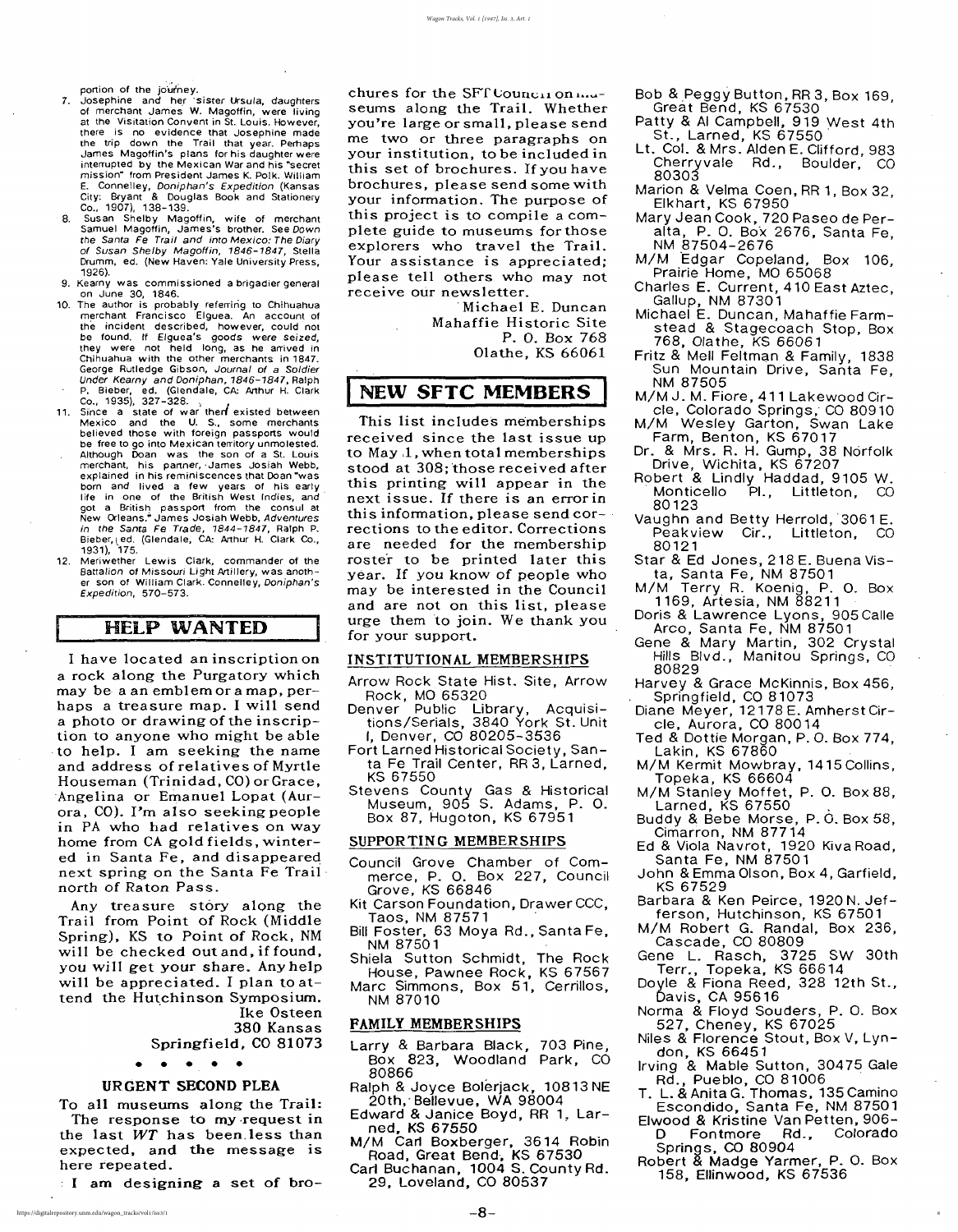Donald & Lillie Zwick, RR 1, Box 144, Lyons, KS 67554

#### INDIVIDUAL MEMBERSHIPS

- Jack Arnold, RR 3, Box 67, Larned, KS 67550
- Susan Badger, 800 Chamisal NW, Albuquerque, NM 87107
- William Barton, RR 3, Trenton, MO 64683
- Gary Becker, 1917 Cron, Augusta, KS 67010
- Kathy Bergman, The Friends of  $Ar$ row Rock, Inc., Box 124, Arrow Rock, MO 65320
- Robert L. Berry; 11505 Pacific St., Omaha, NE 68154
- Janet Bevers, 513 Andrew, Dodge City, KS 67801
- Pa tricia Brace, 1140 Pinewood Ave., Littleton, CO 80121
- Betty Braddock, Kansas Heritage Center, P. O. Box 1275, Dodge City, KS 67801 '
- Ra ymond Breun, 6144 McPherson, St. Louis, MO 63112
- Scott Burnett, 6940 Woodland, Shawnee, KS 66218
- Mrs. H. C. Campbell, 423 West 5th St., Larned, KS 67550
- Evelyn M., Carlson, 2503 Highland, Salina, KS 67401
- Terry W. Chapman, 2412 West
- . 71 st St., Prairie Village; KS 66208 James M. Cowsert, 700 Oak Crest Lane, Georgetown, TX 78628
- Doris M. Cress, RR 1, Box 66, Council Grove, KS 66846
- David Dary, 1101 W. 27th St., La'wrence, KS 66046
- Doyle L. Davidson, P. O. Box 316, La Junta, CO 81050
- David Decker, P.O. Box 1893, Den-

ver, CO 80201 Lorena Orvananos Donohue, 164.13 . B East Radcliff Place, Aurora, CO 8Q015 . Theron R. Dosch, 6466 S. Brentwood Way, Littleton, CO 80123 Elizabeth DUke, Box 34, Vassar, KS 66543 Gilbert W. Dvies, P. O. Box 944, Yreka, CA 96097 Neil Dvorak, 2562 S. Newport, Denver, CO 80224 Terry Dwyer, 835 S. Dover St., Lakewood, CO 80226 Merv Eastberg, 16066 B East Rice Place, Aurora, CO 80015 Page Edwards, 2580 Parfet St., Lakewood, CO 80215 George Elmore, 817 Kansas, Lar- , ned, KS 67550 Richard Eng, P. O. Box 1807, Santa Fe, NM ,87504 Gerald Faust, 746 West 5th, Las Animas, CO 81054 . Richard Firth, Firth & Associates, P. O. Box 6041, Leawood, KS<br>66206 Richard L. Frajola, 85 North St., Danbury, CT 06810 Mark Gardner, 1690 Pontiac St., Denver, CO 80220 Nancy L. Garver, 1120. SW 41st, Oklahoma City,. OK 73109 Roe Groom, RR 1, Box 14, Council Grove, KS 66846

- Jean Tyree Hamilton, 537 E. Eastwood, Marshall, MO 65340
- Ronald J. Harbeck, 1949 S. Moline Way, Aurora, CO 80014
- Minnie E. Hefner, Box 206, Lakin, KS 67860
- Barbara B. Huriey, 4800 Hale Parkway, #211, Denver, CO 80220
- Wanda C. Inman, 4363 Oakridge Court, Hillsboro, MO 63050
- Jon G. James, Park Historian, Jefferson National Expansion Historical Association, 11 North.4th St., St. Louis, MO 63102
- Jill Jean Johnson, 65 Clarkson, 601, Denver, CO 80218
- Robert L. Johnson, Taproot Habitat, P. O. Box 293, EI Dorado Springs, CO 80025
- Jerry Keenan, 4680 Talbot Dr., Boulder, CO 80303
- Philip J. Kirby, P. O. Box 311, Inyokern, CA 93527
- John Kessell, 823 Girard NE, Albuquerque; NM 87106
- Merlin E. Kruse, 303 E. Walnut, Waterville, KS 66548
- Patricia J. Kule, 1618 W. Cheyenne Blvd., Colorado Springs, CO 80906
- Ralph A.. Lombardi, Drawer F, Smithtown, NY 11787
- Mrs. Marguerite Lovejoy, 343 Rainbow Circle, El Paso, TX 79912
- Stephen A. Lyon, 6638 S. Acoma St., Littleton, CO 80120
- Mary W. MacLeod, 1813 Calle de Sebastian, Santa Fe, NM 87501
- Ken Marks, 2186 Bluegrass Le., Cincinnati, Ohio 45237
- Ann M. Matheny, RR 1, Box 66, Claremont, SD 57432
- Stella May, 83 Richardson Road, , Centerville, MA 02632
- Linda McCaffery, P. O. Box 104, El-

Every membership is to receive all issues of *Wagon Tracks* printed during the year. If you have not received all three issues, contact the editor. Additional copies of back issues may be purchased from the editor for a cost of  $$1.00$  per copy postpaid.  $\sqrt{ }$ 

.<br>.<br>. , ' . ,

linwood, KS 67526 Ellen McCall, 760 Teri Lane, Santa Barbara, CA 93105, Susanne McClain, P. O. Box 76, Serafino, NM 87569 Marian Meyer, 2327 Old Arroyo Chamisa Rd., Santa Fe, NM 87505 Roberta Monteith, 209 Elmwood, Topeka, KS 66606 ' Sylvia D. Mooney, 7120 Harecliff  $\blacksquare$  Dr., Kansas City, MO 64133 Grace E. MUilenburg, 2075 College View Rd., Manhattan, KS 66502 Paul Murphy, 47 Samoset St., Dorchester, MA 02124 Joan Myers, 1710 Canyon Rd., Santa Fe, NM 87501 Ike Osteen, 380 Kansas, Springfield, CO 81073 Mrs. Leonora C. Paloheimo, 614 Acequia Madre, Santa Fe, NM 87501 . Helen L. Patterson, 1334 Geneva St., Aurora, CO 80010 Marjorie Persinger, 512 Harrison, Hugoton, KS 67951 Leon Peters, 137 E. 38thSt.,#55, New York, NY 10016 ' Phil Petersen, 32825 Hwy 194, La Junta, CO 81050 Michael E. Pitel, New Mexico Travel & Tourism Div., Room 750 Joseph ,M. Montoya Bldg., 1100 St. Francis Drive, Santa Fe, NM 87503

- Bill Pitts, 730 NE 8th St., Apt. 107, Oklahoma City, OK 73104
- Irene Pommerenke, 2214 San Domingo, Great Bend, KS 67530 Katherine K. Powell, 903 N. 2nd St., Garden City, KS 67846
- Neville Prentice, 1118 University Bay Dr., Madison, WI 53705
- Michael Paul Randall, 106 N. Harrison, Spring Hill, KS 66083
- Jacqueline S. Riddell, 304 Camino Real, Fort Collins, CO 80524
- Robert Ripley, 8202 Peach Tree Lane, Wichita, KS 67207-1144
- Dennis R. Schneider, RR 1, Box 8, Cimarron, NM 87714
- Charlie Scott, Box 676, Tonganoxie,KS 66086
- Shirley Segars, RR 1, Box 264, Winder, GA 30680
- Barbara Shattuck, 2209 Madison Ave., Norfolk, NE 68701
- Lorn M. Shields, M.D., 820 Val Verde SE, Albuquerque, NM 87108
- Alvin Singer, 336 Edgewood Ave., Teaneck, NJ 07666
- Art Siverling, 138 Wilshire Ct., Elyria, Ohio 44035
- Martin Stein, Kansas State Historical Society, 120 West 10thSt., Topeka, KS 66612 '
- H. Henrietta Stockel, P. O. Box 5676, Santa Fe, NM 87502
- Buena Stolberg, Box 23, Arrow Rock, MO 65320
- D. H. Swindle, 1513 Cornell NE, Albuquerque, NM 87106
- Vivian Thomas, Box 333, Lakin, KS . 67860
- Col. William H. Vail, Ret., 1514 Montana Ave., EI Paso, TX 79902

- R. G. Wellman, RR 1, Alden, KS 67512
- Willard White, 3267 Ivanhoe, St.

Louis, MO 63139-2245 Tom Wolff, P. O. Box 12940, St. Louis, MO 63141 Judith Yale, 59 Doolittle Drive, Bethany, CT  $06525$ All m'atters relating to *Wagon* Tracks should be addresed to the editor: Leo E. Oliva RR 1, Box 31 Woodston, KS 67675 (913) 994-6253 All inquiries regarding membership should be directed to the secretary: 'Ruth Olson Santa Fe Trail Center RR 3 , Larned, KS 67550 (316) 285-2054

### **BACK ISSUES AVAILABLE**

,-.-